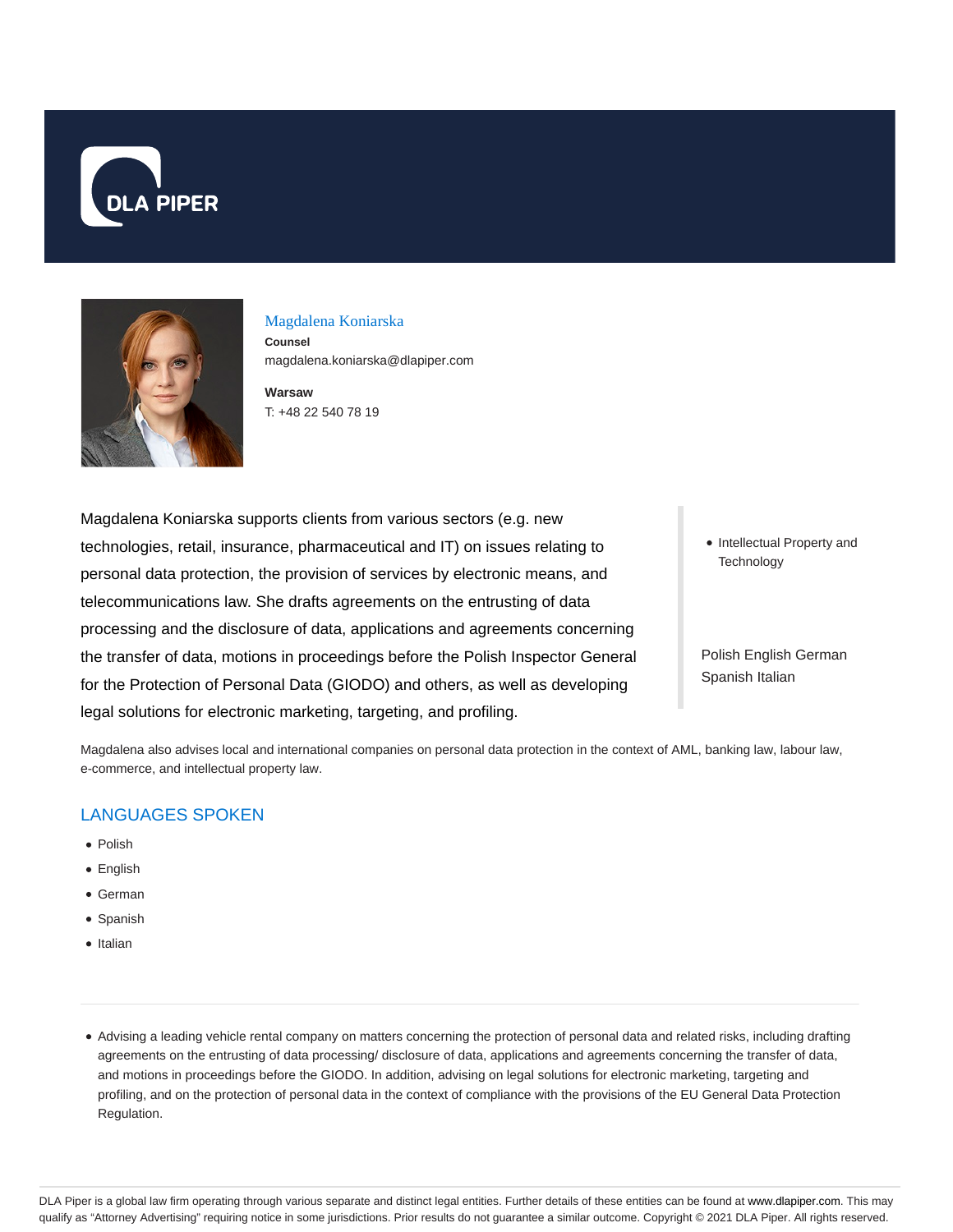- Carrying out a personal data protection audit in a leading company from the new technologies and electronics sector, as well as providing ongoing advice on personal data protection, the entrusting of data processing/data disclosure, international data transfers, the exchanging of data within the client's global CRM system, and developing legal solutions relating to the entrusting and disclosing of personal data, electronic marketing, targeting, and profiling.
- Advising a leading internet shop and IT equipment producer on personal data protection issues, including in the context of labour law (e.g. background screening), and on the retention of various types of data.
- Advising insurance companies and other entities from the insurance sector on issues related to personal data protection in the context of compliance with the provisions of the EU General Data Protection Regulation.
- Advising a global chain of fashion shops on the protection of personal data, including on issues related to CSR.
- Advising companies from the insurance and motor vehicles sector on personal data protection in the context of AML, banking law, insurance law, and labour law, (e.g. background screening), and on the retention of various types of data.
- Advising a leading producer of special-purpose foodstuffs on issues related to e-commerce, the provision of services by electronic means, consumer law, and personal data protection.
- Advising a leading call centre operator on issues related to telecommunications law, including cookies.
- Advising clients from various sectors on regulations relating to personal data retention.
- Advising a leading postal services provider on compliance with postal law and with the decisions of the Office of Electronic Communications (UKE).

### CREDENTIALS

## Professional Qualifications

Advocate (Adwokat) registered with the Warsaw Bar Association of Advocates (Okręgowa Izba Adwokacka w Warszawie)

## **Education**

University of Łódź, Master of Laws, 2011

#### **INSIGHTS**

## **Events**

# Previous

**Europejski Dzien Ochrony Danych Osobowych 2022 z DLA Piper**

Czwartek, 27 stycznia 2022 **Webinar** 

#### **NEWS**

DLA Piper is a global law firm operating through various separate and distinct legal entities. Further details of these entities can be found at www.dlapiper.com. This may qualify as "Attorney Advertising" requiring notice in some jurisdictions. Prior results do not guarantee a similar outcome. Copyright @ 2021 DLA Piper. All rights reserved.